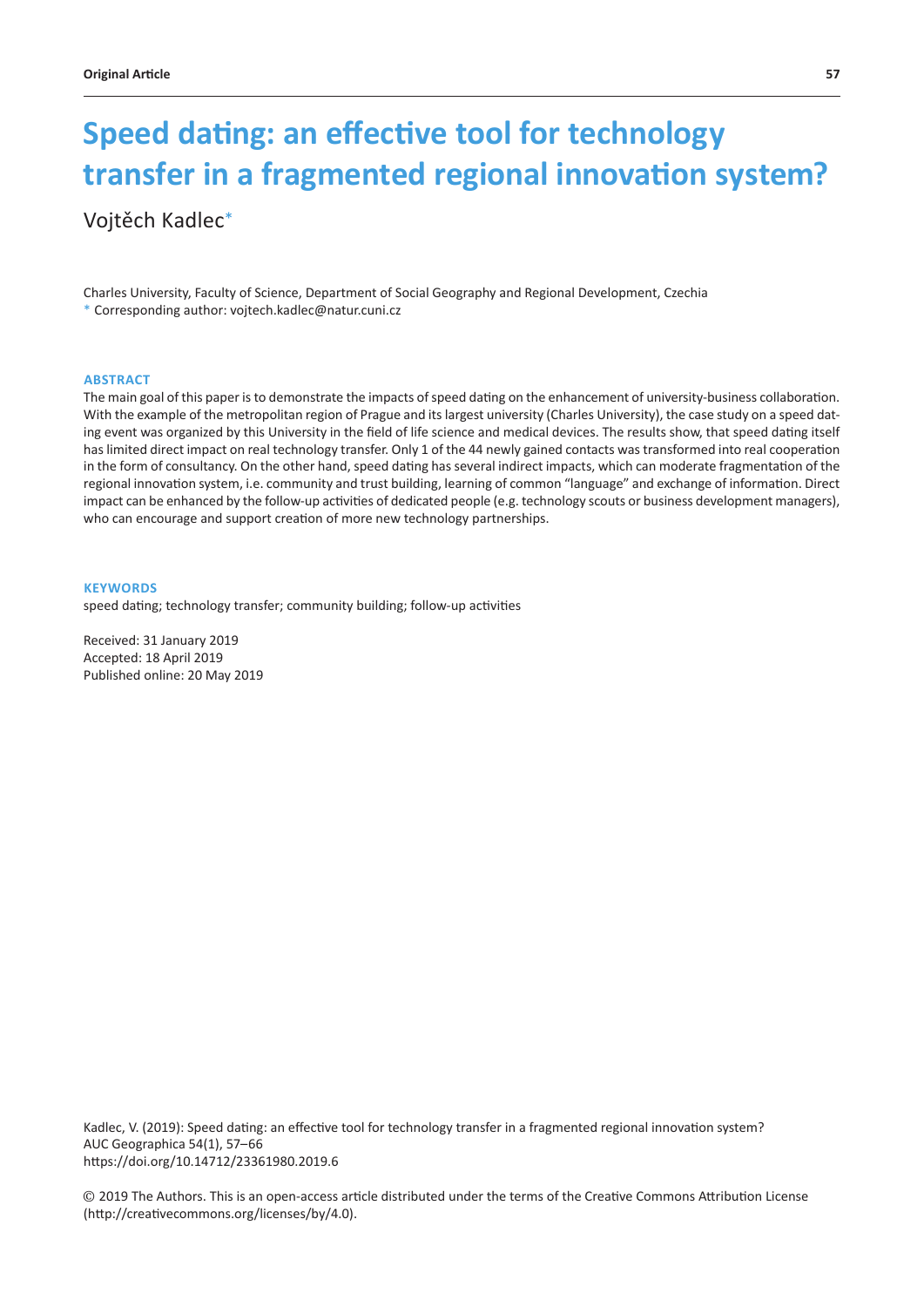## **1. Introduction**

The role of universities in the economic development of regions and states has become an integral part of the focus of researchers in regional development in recent years (Breznitz 2011; Czarnitzki et al. 2012; Goddard et al. 2013; Guerrero et al. 2014; Sotarauta and Suvinen 2018), as well as one of the priorities for support from the European Union Structural Funds and national finance for applied research. The cooperation between universities and the business sector has thus become widely considered as an important component of development strategies of regions and engagement strategies of universities. Nevertheless, there are still many barriers that limit the effective transfer of technology and knowledge from universities via channels such as contractual and collaborative research, intellectual property sales, active student engagement or corporate university professorships.

In general, cooperation between firms and universities or research organizations is most often seen in the context of promoting innovation and knowledge-based competitiveness that would enhance overall social and economic development (Nonaka and Takeuchi 1995; Kadlec and Blažek 2015; Coenen et al. 2017).1 However, expectations of the benefits of closer links between universities and firms, both in terms of research and human resources, are based on positive examples from advanced countries, especially from Western Europe or the United States of America, which differ substantially from post-communist countries in terms of institutional frameworks and highly developed business sectors.

Prague, as one of the most developed regions in post-communist countries, is characterized by the so-called fragmented regional innovation system (Tödtling and Trippl 2005; Blažek and Žížalová 2010), with a high density of actors; however, the subsystems of knowledge generation and knowledge exploitation are only poorly interconnected. Charles University is undoubtedly one of the key stakeholders in the Prague innovation ecosystem. Its active participation in the systematic building of research cooperation with companies through appropriate tools might represent a significant step towards higher socio-economic benefits from the transfer of knowledge and technology in Prague.

One of the tools for effectively overcoming the fragmentation of the whole system – and for building or enhancing both formal and informal relationships – is speed dating (Maxwell 2005; Tödtling and Trippl 2005). Speed dating can facilitate an effective increase in mutual cooperation among stakeholders, both in close and relatively remote fields, and promote technology transfer among research organizations, universities, and companies. This transfer can lead to innovations that will strengthen a region's development (Cooke and Leydesdorff 2006; Breznitz 2011; Czarnitzki et al. 2012; Franco and Gussoni 2014). Article aims to demonstrate the impacts of speed dating event on technology transfer at Charler University, the biggest university in a fragmented regional innovation system of Prague. Thus, this article contributes to the literature by linking practical tool with theoretical background.

The article is structured as follows. The second chapter discusses the extant literature and theoretical concepts and it is followed by the third chapter, which explains the methodology approach and data. The fourth chapter presents the main empirical results and their discussion, and the paper is closed by the conclusions.

## **2. Role of speed dating in regional innovation systems**

Most of the current conceptual approaches in the sphere of regional development deal with the collaboration between companies and research organizations (including universities). Such conceptual approaches include, for example, the concept of 'differentiated knowledge bases' (Asheim and Getler 2005; Asheim et al. 2007; Boschma 2017; Květoň and Kadlec 2018; Grillitsch et al. 2019b), local buzz and global pipelines (Bathelt et al. 2004; Bathelt 2007; Huggins et al. 2019; Grillitsch et al. 2019a), or Triple Helix (Etzkowitz and Leydesdorff 2000; Leydesdorff 2018). However, the regional innovation systems approach (Cooke et al. 1997; Cooke 2007; Coenen et al. 2017; Isaksen et al. 2018) seems particularly useful in terms of research and practice, as this approach to a large extent represents the synthesis of the above-mentioned approaches. The main advantage of the regional innovation systems approach is its more comprehensive character compared to other conceptualizations. It seeks to understand the functioning of the entire innovation system of the region and not just of partial areas, as is the case with other approaches. Another advantage of this approach is the fact that it provides not only an analytical tool for system research, but also a sound basis for the effective support of regional development (Tödtling and Trippl 2005; Moodysson et al. 2010; Flanagan and Uyarra 2016).

The regional innovation systems basically consist of two main subsystems: the subsystem of knowledge generation (primarily representing research organizations) and the subsystem of knowledge exploitation (which is mainly made up of companies). For the efficient functioning of the regional innovation system, it is important not only to achieve a sufficient size of

<sup>1</sup> See also, for example, the National Research and Innovation Strategy for Smart Specialization of the Czech Republic (National RIS3 Strategy).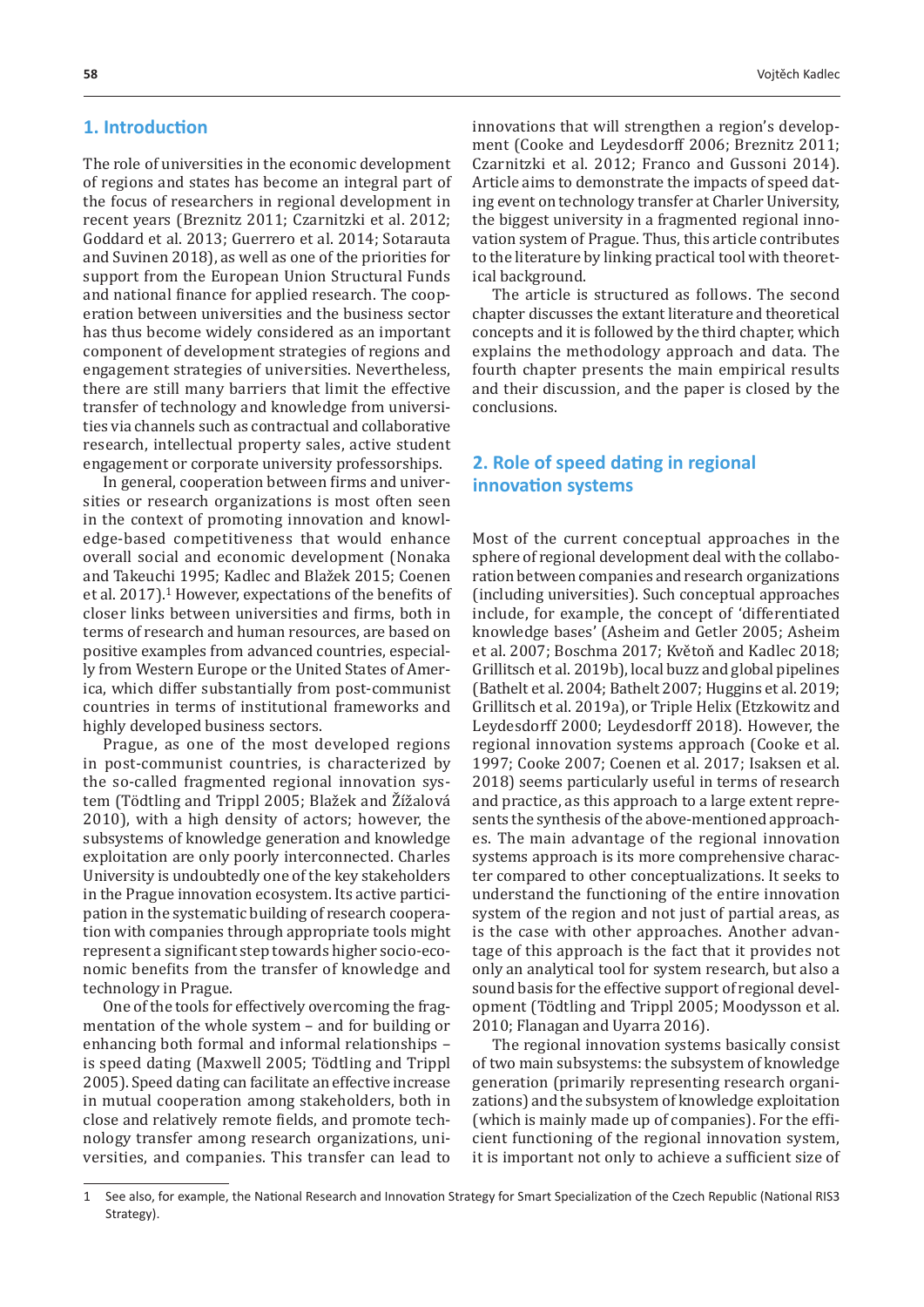both subsystems, but also a proper interface between them (Blažek and Kadlec 2019; Asheim and Gertler 2005; Nonaka and Takeuchi 1995). From the point of view of the creation of innovation, which is the desired effect of knowledge and technology transfer, tacit (non-codified) knowledge is crucial; and personal contact is essential for the transmission or exchange of tacit knowledge (Bathelt et al. 2004; Polanyi 1967). This is confirmed by the experience of managers in companies, who receive about two-thirds of their useful information from personal contacts and only onethird via formal documents (Davenport and Prusak 2000). Speed dating or other structured networking initiatives generally take on importance in this context. On the other hand, it is important to emphasize that the innovation process is a complex phenomenon and has many forms. Therefore, it would be unrealistic to expect that a single measure could be efficient in all cases.

However, in contrast to findings in the relevant literature, which are based mainly on research into highly developed world regions, there is only limited interaction in Czechia between the business sphere and the research organizations. In the Czech context, some authors even talk about the 'Berlin Wall' between the academic and business spheres (Blažek and Uhlíř 2007). The foundations of this 'wall' were laid during the decades of state-socialism, when on the one hand private entrepreneurial activity was illegal, which led to the suppression of entrepreneurial spirit and artificial and top-down-orchestrated cooperation among businesses.

On the other hand, basic research was confined within institutes of the Academy of Sciences, which were not expected to come up with any kind of innovation, and research at universities was relatively marginal. This specific heritage, which is common in the former state-socialism economies (Jasinski 2010; Grimm and Jaenicke 2012; World Bank 2018), has created institutional practice that is unsuitable under the conditions of the market economy. Nevertheless, despite the existence of the 'wall' between the academic community and the business sector, there are several interesting examples of cooperation that were able to overcome this barrier (Kadlec and Blažek 2015; Stejskal et al. 2016; World Bank 2018). Their common denominator is personal contact between representatives of both parties based upon trust and mutual respect. This confirms the key role of 'soft' factors in regional development, such as mutual trust, reputation and skills of key personalities or the role of tacit knowledge that contains strategic information. In some instances, strategic information is even more important than technical information (know-how) (Amin and Hausner 1997). In essence, acquiring tacit knowledge is a key part of knowledge and technology transfer. This also underlines the importance of local buzz both on the regional level and on the organisational level (Bathelt 2007; Grillitsch et al. 2019a). Structural networking such as a speed dating can act as a condensing core for initiating new local buzz.

Speed dating can be considered as a sort of a more formalized local buzz (Bathelt et al. 2004), because it creates a space for formal and subsequently less formal discussions with both professional and informal content. This is related to the fact that speed dating events are designed to make participants feel comfortable or even free. At the same time, speed dating is a very effective tool in terms of time and money. For example, each participant can meet more than twenty new people during less than two hours. Such efficiency is crucial for busy people from both academia and business. These two "worlds" differ in the language they use, approach to their jobs and also in their value systems. Speed dating can help them build mutual empathy and also awareness about what they do and what they can offer to each other. Ideally, such networking events can lead towards a more connected system, i.e. the fragmentation of regional innovation system is gradually moderated.

In this context, it is useful to recall three basic types of imperfect regional innovation systems, as defined by Tödtling and Trippl (2005). They comprise: (i) organizationally thin, where key knowledge institutions are missing – this type is especially characteristic of peripheral regions; (ii) internally locked-in, where long-term specialization led to the inbreeding and emergence of the 'not invented here' syndrome, typical of old industrial regions; and (iii) fragmented, where the key players are not properly connected, as often occurs in metropolitan regions. From this perspective, Prague represents a typical example of a fragmented regional innovation system.

Accordingly, speed dating can be an appropriate tool in the case of such fragmented regional innovation systems, as it helps to build mutual trust based on personal reputation and tacit knowledge. During speed dating events, the participants share their professional backgrounds and goals (Chaston 1996; Lev 2003; Zimmerman and Forlizzi 2017). Speed dating as a networking tool for businesses and their representatives began to be used around the beginning of the new millennium in Western Europe and the USA, where it gained relatively high popularity (Maxwell 2005). In Czechia, speed dating as a form of quick acquaintance with business partners has become popular over the last ten years thanks to the activities of the South Moravian Innovation Center (JIC). Activities such as '120 seconds for innovation' have also gradually begun to be developed in other Czech regions, even though these regions do not have a strong metropolitan core with a high concentration of R&D activities, such as Brno and Prague.

Although according to author's knowledge the targeted use of speed dating as a tool for linking the academic and private spheres has not been studied systematically so far. Existing studies agree that speed dating has a positive impact on the level of actors'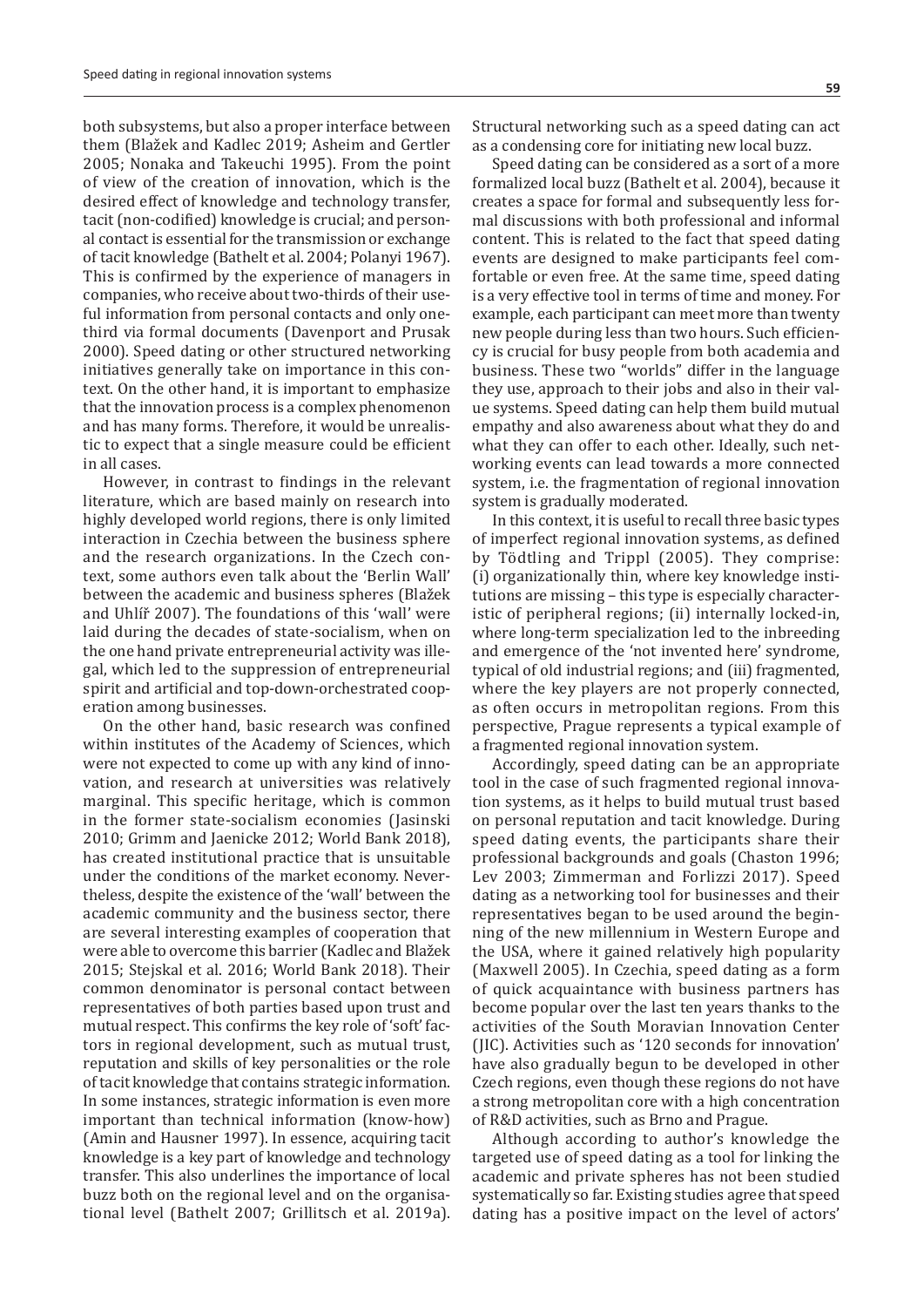engagement and business relationships (Chaston 1996; Lev 2003; Zimmerman and Forlizzi 2017; van de Laar 2019), indicating that structured and managed interconnection supports the emergence of new partnerships. Similar conclusions are made in a report by the Australian Government (2013), which highlights the contribution to competitiveness of mobilising local resources, e.g. university and business. Connecting relevant partners on a local level is a key element for overcoming the fragmentation of regional innovation system and for fostering competitiveness through efficient connection between existing or future demand and supply. Well-prepared speed dating initiatives can enhance the interconnectedness of stakeholders in both close and relatively remote fields, and, therefore, they can facilitate technology transfer between research organizations (including universities) and companies. This transfer can lead to significant innovations that will strengthen the region's overall development.

Furthermore, the need to search for new partners is becoming an essential requirement in the context of current innovation and knowledge-based economies. The extant literature denotes this mode of collaboration as hyper-collaboration (Radjou and Prabhu 2015). Cooperation based on the principle of open innovation (Chesbrough 2006) shifts away from the paradigm that knowledge is power, to the paradigm that sharing knowledge is power (Radjou and Prabhu 2015).

## **3. Regional innovation context for technology transfer at Charles University**

Technology and knowledge transfer are characterized by several specific features in the region of Prague. These features mainly relate to the relatively developed infrastructure needed for dynamic economic development and the high density of actors with high potential for technological or knowledge transfer. With these features is connected the imperfect regional innovation system typical for metropolitan regions, fragmented regional innovation system (Tödtling and Trippl 2005). A high concentration of actors can be documented by the fact that Prague's metropolitan region represents one-third of Czech R&D employment, of which three-quarters represent jobs in the business sector, 11% in the government sector, and less than 10% in the university sector (Czech Statistical Office 2017a). Accordingly, 52% of all companies in Czechia are registered in Prague (Czech Statistical Office 2017b). High concentration of these actors also translates in relatively strong volume of R&D activities. High development of Prague's innovation system is proved by Blažek and Žižalová (2010), Blažek and Kadlec (2019) and Květoň and Kadlec (2018).

Charles University, with nearly 5,000 R&D and academic employees, represents 3% of Czech Science and Technology (S&T) employment, resp. 14% of (S&T) employment in Prague Thus, three faculties which participated in the speed dating event represent about 1% of total Czech S&T employment and 4% of total Prague S&T employment. Employment in Science and Technology shows the dominant role of Prague in the national innovation system. Nevertheless, small and medium sized companies (SMEs) in Prague collaborate on innovation with other partners almost 20% less than the SMEs in metropolitan regions in highly developed countries (European Commission 2016). This reflects the fragmented nature of Prague's innovation system (Květoň and Kadlec 2018).

**Tab. 1** Employment in Science and Technology.

|                                          | <b>Specialist in Science</b><br>and Technology |        | <b>Academic</b><br>employees | <b>R&amp;D</b><br>employees |
|------------------------------------------|------------------------------------------------|--------|------------------------------|-----------------------------|
|                                          | <b>FTE</b>                                     | %      | <b>FTE</b>                   | <b>FTE</b>                  |
| Czechia                                  | 144 508                                        | 100.0% |                              |                             |
| Prague                                   | 34 974                                         | 24.2%  |                              |                             |
| <b>Charles University</b>                | 4724                                           | 3.3%   | 3839                         | 885                         |
| 3 selected<br>faculties                  | 1473                                           | 1.0%   | 996                          | 477                         |
| <b>Faculty of Science</b>                | 642                                            | 0.4%   | 349                          | 292                         |
| Faculty of<br>Mathematics and<br>Physics | 580                                            | 0.4%   | 408                          | 172                         |
| 3rd Medicine<br>Faculty                  | 252                                            | 0.2%   | 239                          | 13                          |

Source: Czech Statistical Office 2018 and Annual Report of Charles University, 2017

Charles University is one of the leading universities in Central Europe. In some fields, such as some specialisations in Life Sciences including medical chemistry, analytical chemistry and parasitology, the university ranks among the world's best (Jurajda et al. 2015). Yet, the third role of Charles University – supporting economic and social development through knowledge spillovers and targeted knowledge transfer (Leydesdorff and Etzkowitz 1998; Goddard and Chatterton 1999; Holland 2001; Trippl et al. 2015) – is still largely underdeveloped. The transfer of technologies and knowledge has been carried out on an individual basis (by researchers themselves without any professional support) and with varying intensity over the last decades. Fragmentation of R&D activities and the limited inter-faculty or inter-university co-operation in this area were and still are one of the causes and consequences of the disintegrated Prague innovation system (Blažek et al. 2011). Shown in Table 2, Charles University has only less than 2% of ROI (Return on investment) in R&D as technology transfer revenues. This contrasts with the situation in the USA, where the best universities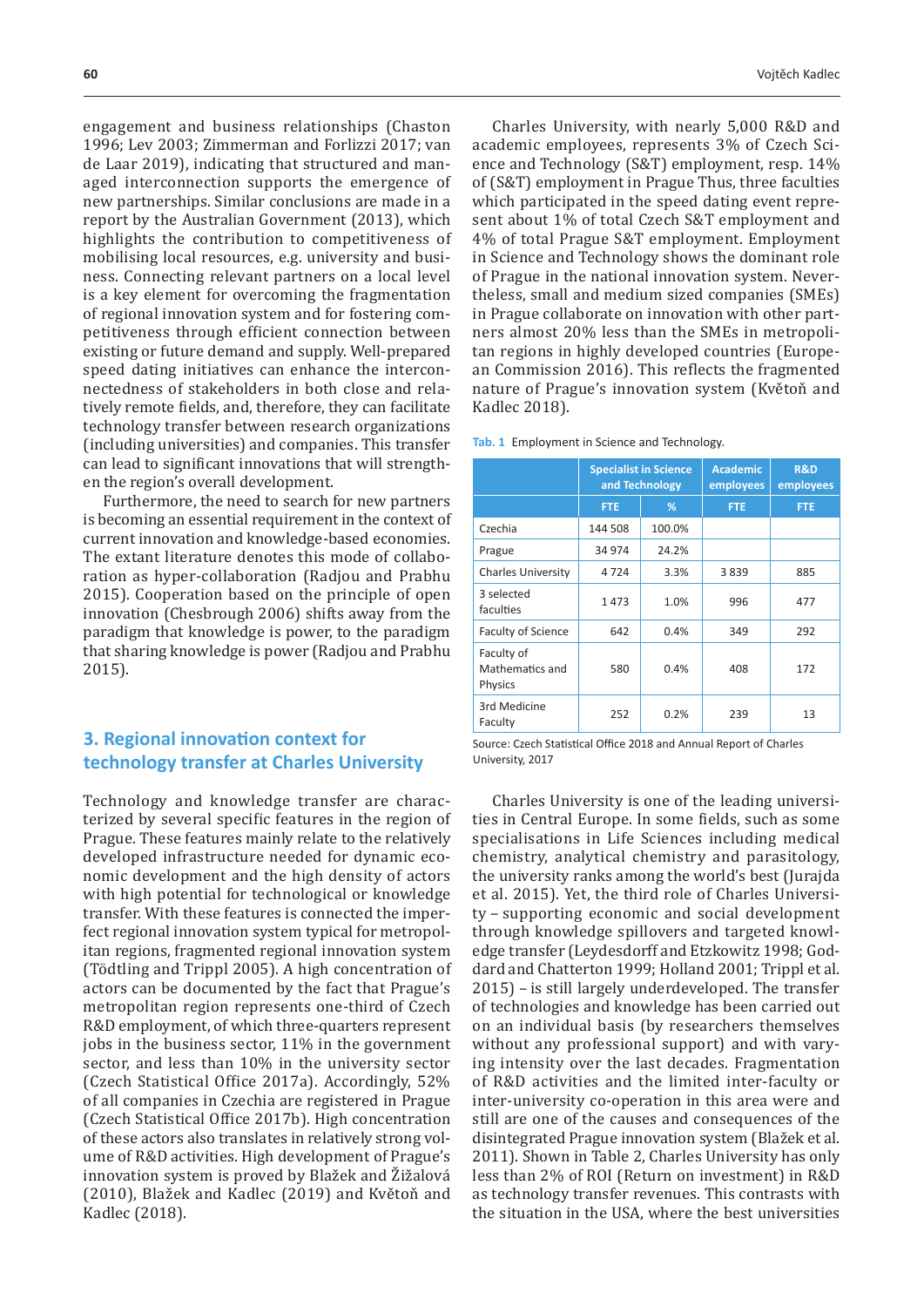in technology transfer has the ROI around 9%2 (Farrell 2008). Thus, so far, Charles University has not fulfilled its potential to be one of the leaders in research cooperation.

**Tab. 2** Technology transfer revenues as a return on investments (ROI) in R&D, 2017–2015.

|                             | 2017    | 2016    | 2015    |
|-----------------------------|---------|---------|---------|
| R&D expenditures (mio. CZK) | 1535.80 | 1483.38 | 1470.46 |
| TT revenues (mio. CZK)      | 27.72   | 31.27   | 23.72   |
| <b>ROI</b>                  | 1.80%   | 2.11%   | 1.61%   |

Source: Annual Reports 2015–17 of Charles University

Note: R&D expenditures = purpose money + another national sources (Ministries, Technology Agency of Czech Republic, Grant Agency of Czech Republic etc.) + international resources (H2020, Frame Programmes, EU support, Non-EU support)

#### **4. Methodology**

This paper explores a case study focused on identifying the impacts of speed dating on technology and knowledge transfer in the context of a fragmented regional innovation system. The research was not intended to be representative but to give deep insights into one concrete case study. Therefore, the methodology is based on questionnaires containing both closed and open questions and participatory observation in combination with quantitative analysis based on data from questionnaires. Questionnaires were performed a few weeks after the speed dating event and two years later to observe a long-term impact of speed dating. The questionnaires were complemented by a participatory observation in order to add specific insights from the "backstage culture", which enables author to describe "behaviours, intentions situations,

and events as understood by one's informants" (as defined by DeMunck and Sobo 1998, p. 43).

This paper is based on data from one speed dating event, which was, according to the author's best knowledge, the first speed-dating event for connecting academia and business in Prague. This event inspired Prague's municipality to organize another speed dating events, but the organizers didn't collect any data relevant for this study. Therefore, this paper is based solely on this one event and thus cannot uncover more general patterns. On the other side, this approach allows author to observe both the direct and indirect long-term impact of speed dating. The following indicators were used:

- number of new contacts,
- number of appointments agreed during the event,
- number of transformed new contacts into research collaboration,
- perception of added value of speed dating on university-business collaboration,
- main barriers of university-business collaboration, – perception of third role of university.

The first speed dating event ever held in Prague took place on 25 May 2016 and was organized by the Centre for the Transfer of Knowledge and Technology (CTKT) of Charles University, under the title 'Science meets Business'. The theme was 'Life Sciences and Medical Devices', and the event was attended by 9 representatives of companies and 12 representatives of Charles University research teams from three faculties, namely the 3rd Faculty of Medicine (3. FM), the Faculty of Mathematics and Physics (MFF), and the Faculty of Sciences (FS) (see Table 3). The event spanned over two hours, during which the individual representatives of research teams and companies alternated in a round-table fashion. The event started with a keynote speech about the current trends

**Tab. 3** Overview of participants in the speed dating event 'Science meets Business'.

| <b>CU Research teams</b>                                         | <b>Companies</b>          |
|------------------------------------------------------------------|---------------------------|
| Computer Graphics Group, MFF                                     | Contipro Group, s.r.o.    |
| Coordination Group of Bioorganic Chemistry, FS                   | Contipro Pharma, a.s.     |
| Group of Biomolecular Physics, MFF                               | Dyntec spol. s r.o.       |
| Laboratory of Yeast Colony Biology, FS                           | ELLA-CS, s.r.o.           |
| Laboratory of Electrophoretic Separation Methods, 3. FM          | Interpharma, a.s.         |
| Laboratory of Immunoregulation, FS                               | LINET Holding, s.r.o.     |
| Laboratory of Tumor Cell Invasiveness, FS                        | Medicem Institute, s.r.o. |
| Laboratory of Structure and Function of Biomolecules, FS         | SciTech Visual s.r.o.     |
| Laboratory of Molecular Carcinogenesis and Drug Development, FS  | SOTIO a.s.                |
| UNESCO Laboratory of Environmental Electrochemistry, FS          |                           |
| Photochemistry and Supramolecular Chemistry of Porphyrinoids, FS |                           |
| Specialized Experimental Imaging Laboratory, 3. FM               |                           |

Source: FS CU – https://www.natur.cuni.cz/fakulta/veda-a-vyzkum/prenos-poznatku-a-technologii/vedci-potkavaji-firmy-aneb-navazujeme-nova -partnerstvi?searchterm=vědci+potk

<sup>2</sup> Excluding top 2 universities because of extreme values.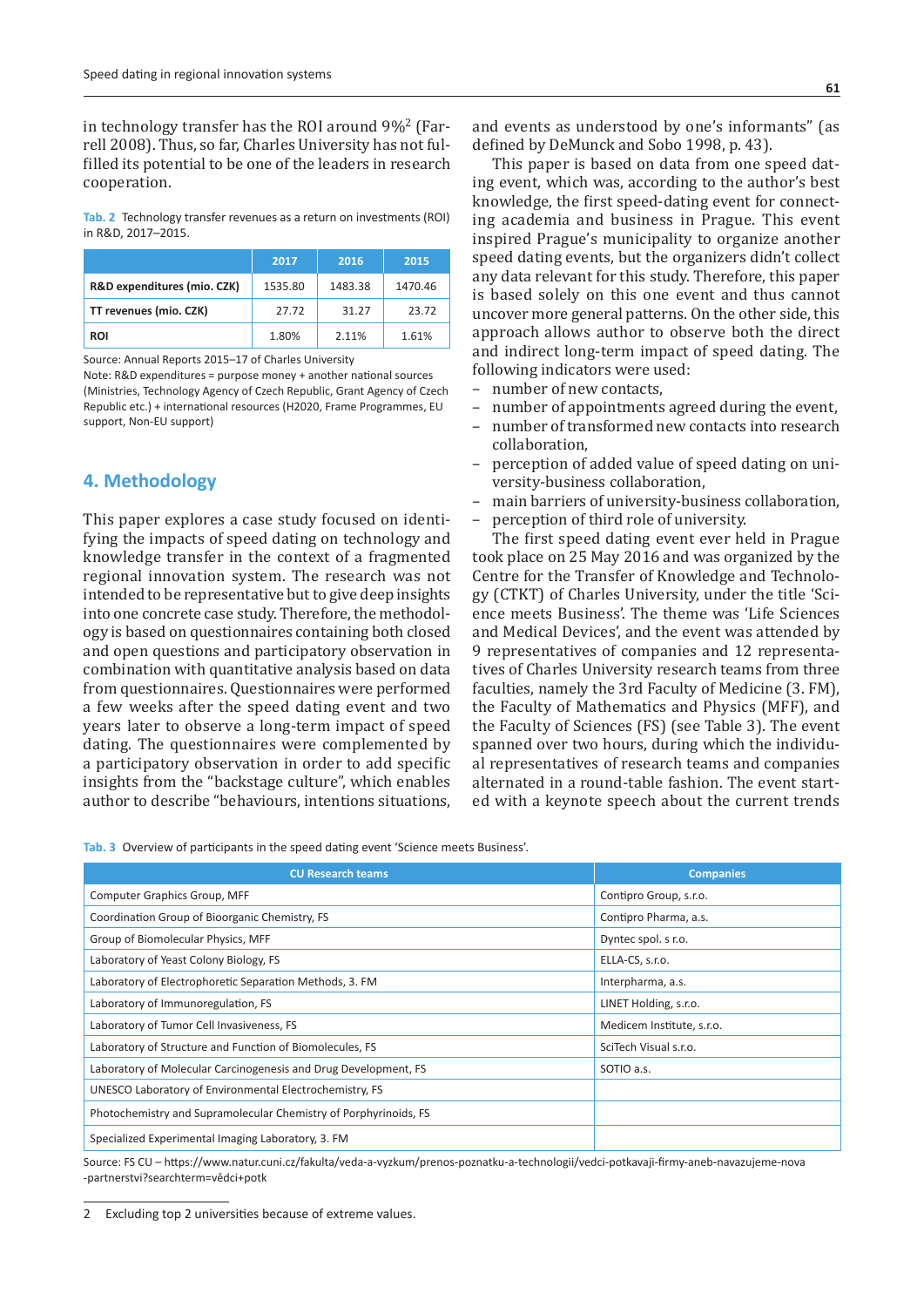in corporate R&D, which opened the first theme for discussion, and continued with two minutes presentations, where each participant introduced himself/herself with his/her offer and demand. At each table sat 5 or 6 participants. The event had 5 rounds of these roundtables with a coffee break and dinner for subsequent informal networking.

The collection of primary data was performed through two online questionnaires (including open and closed questions). The first questionnaire had a return rate of 86% (17 from 21); the second done two years later was still relatively high with 43% (9 from 21). The first questionnaire was completed a few weeks after the event (25. 5. – 10. 6. 2016) with the goal to identify the number of new contacts including the names of the most relevant contact, to map the character of considered cooperation and to get feedback on the meaningfulness of the event itself. The second questionnaire, organized two years later (30. 11. – 16. 12. 2018), aimed at analysing the real impact on university-business collaboration, i.e. newly established collaboration and its nature, reasons why collaboration was or was not established, alternative tools how to promote technology and knowledge transfer and perception of the "third role" of the university.<sup>3</sup>

These data and methods should help to answer the main research question: "What are the impacts of speed dating on technology and knowledge at Charles University?"

# **5. Impact of Speed Dating on Technology Transfer**

The CTKT at Charles University in Prague decided to set-up the joint action of the Faculty of Science, the Faculty of Mathematics and Physics and the 3rd Faculty of Medicine in the form of the speed dating event to promote university-business collaboration. Within this networking session, vivid discussions at the end of each of the 15-minute blocks provided evidence of the sincere search of all participants to find new partners for cooperation across the disciplinary boundary. Moreover, participants continued their discussions about possible cooperation during the informal dinner and even after the official end of the event. The fact that almost every participant recommended that his colleague or business partner should attend a similar meeting was interpreted as a very positive perception of the usefulness of the action.4 In terms of positive effects and overcoming the fragmentation of the regional innovation system, this is an important indicator, as personal recommendations are among the most effective references. At the same time, the participants themselves stated that they would take part in similar events again.<sup>5</sup> Therefore, such form of an intensive networking is clearly capable to promote the empathy of actors both from academia and companies as well as to increase the awareness about both the supply and demand in technology and knowledge transfer. Empathy is a crucial component of various speed dating events, which in turn helps to create effective local buzz, which then helps to connect yet non-connected actors. Sillanpää (2016) supports this finding on the example of young scientists in Finland entering into academic community and in collaboration with companies. Therefore, the fragmented regional innovation system can gradually become more interconnected. Moreover, as van de Laar (2019) states, speed dating can help to overcome formal hierarchal structures.

This statement can be supported by the fact that participants were able to obtain 2.6 new contacts on average, even among seemingly unrelated industries, which again contributes towards mitigation of the fragmentation of the regional innovation system in Prague's metropolitan region. This finding is important, as one of the key risks of networking is the limited absorption capacity of the key players. When players have too many contacts, which they cannot manage, it can leads to the rejection of new contacts or to radical selectivity. This finding shows the relevance of concept of hyper-collaboration (Radjou and Prabhu 2015) and also shows how systematic support can address the issue of lacking possibilities to find right partners. One example would be mutual interest between the representative of a hospital bed manufacturer and a scientist focused on separation methods. This is in line with cognitive proximity where similar knowledge bases can bridge on first view different fields (Boshma 2005; Garcia et al. 200; Strambach and Klement 2012).

The total number of participants was relatively high, illustrating, among other things, that despite the absence of systematic support for the development of Prague's innovation environment there is a relatively strong demand for new partners, both from companies and from researchers. This is neatly illustrated by the following quotes obtained from the participants:

- "The event was well managed on the organizational side, and the meeting was conducted in a friendly spirit. I made some interesting contacts and at least one lead for deeper cooperation. I can recommend it." (company representative)
- "I perceived it as time used meaningfully." (company representative)

<sup>3</sup> Universities consciously and strategically response to societal and economic challenges. (Zomer and Benneworth 2011)

<sup>4</sup> On a scale of 1 (not recommended at all) to 7 (certainly recommended), the median was 6, respectively 7 in the case of recommen-

dations to business partners.

<sup>5</sup> 18 out of 18 respondents said yes.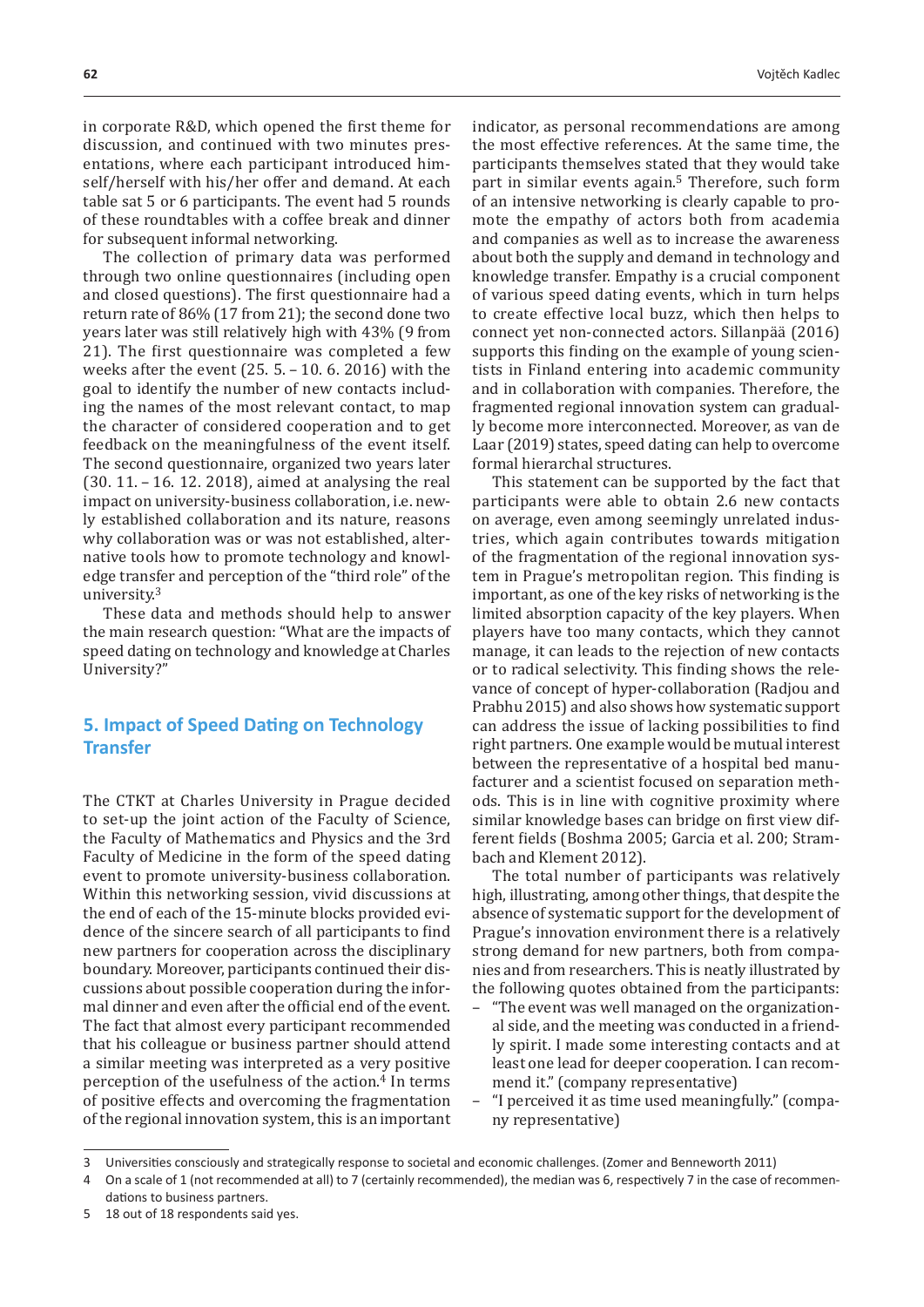– "The event was perfectly prepared, and it is very good that such actions are starting to take place." (research team representative)

These quotes are supported by findings of van de Laar (2019, p.1) who stated, that speed dating bring the "meta value" in: "Creativity, exploring various angles to look at your research topic, and allowing yourself to think outside the box ...'

Nevertheless, our survey performed two years later indicated that the potential established during the evening wasn't fully exploited. Only 1 of the 44 newly gained contact was transformed into real cooperation in the form of consultancy. Another participant answered, that both sides had sincere will to meet in the future but were unable to arrange the appointment and the meeting had lost priority over time. The rest of participants said, that they didn't find a common theme for future cooperation. As declared one of the participants, follow-up activities by technology scouts or business development managers are missing:

"In addition, there is a lack of professionals fully committed to mediation between the university and the firms. Neither companies nor university have such employee, and thus cooperation depends on who can find a place for co-operation" (research team representative).

On the other hand, all participants who answered this second survey performed after a two-year lag, still see the event as beneficial for building closer university-business cooperation. Participants mostly appreciated that the event offers a pleasant and inspiring environment for establishing new relationships while participants can get an idea of what new projects are being done on both sides (i.e. academia and industry). This is also supported by Zimmerman and Forlizzi (2017) who developed speed dating for user experience design new products. Generally, participants mentioned the importance of building the community of experts in specific fields. Moreover, one of the researchers saw the benefit in communication with companies, respectively in learning how to communicate with the business sector. Another participant emphasised:

"I can see the benefit of the event in that it happened at all. It was the first swallow that could give a chance for a new collaboration." (research team representative)

Participants see the biggest barriers for a deeper cooperation between universities and companies primarily in two spheres. The first sphere is represented by a limited time of researchers to cooperate with companies along with their teaching duties and university research projects. The limited time roots mainly in high bureaucratic burdens and limited human resources. On the side of companies, the biggest barrier perceived is represented by a limited innovation aspiration, which partially reflect the character of national economy. In other words, the type

of demand from businesses is frequently unattractive for the researchers. In the context of concentration of company R&D in Prague we can view this barrier also through the view of the regional innovation system concept. The fragmented regional innovation system in Prague's region lead to insufficient exchange of information and unawareness of the right partners. From this perspective, the benefit of speed dating events in the form of community building gains in its meaning.

The participants were also asked about their perception of the third role of the university. All participants, who answered this question see the third role of the university as an important and integral part of university activities. On the other hand, university researchers perceive that Charles University has not yet made sufficient use of its potential. Moreover, one of the researchers emphasized:

"The idea is right, but the actual realization is important." (research team representative)

This is a very important idea and actually it is also the hardest part. At the same time, this view illustrates more than ten years of discussion on the third role of Charles University and the actual fulfilment of the visions declared in the University's strategy. From the point of view of companies, universities should refrain from the ambition to build academic start-ups on their own. Instead, representatives of companies see the strongest competence of universities in an principal research, not in the business. According to them, the drivers for setting-up new start-ups should be experienced experts from industry. However, there are only a few such experts in Czechia, because of 40-year ban on private entrepreneurial initiative during the communist era. Despite these opinions of our respondents, foreign experience shows that academic start-up companies can represent one of the tools which can – at least in a long-term perspective – eliminate the fragmentation of regional innovation system, because academic spin-offs can establish long-term relations between universities and business sectors.

### **6. Conclusions**

The main goal of this paper was to demonstrate the impacts of speed dating on technology transfer. Using the example of the Prague region and its biggest university was elaborated in this case study of a speed dating event organized by Charles University in the field of life science and medical devices.

Despite the fact that after the end of the speed dating event, it seemed that a number of new partnerships and cooperation could be established, our survey performed two years later showed that this has not actually happened. Overall, only a single new contact was transformed into real cooperation in the form of consultancy services. Therefore, we can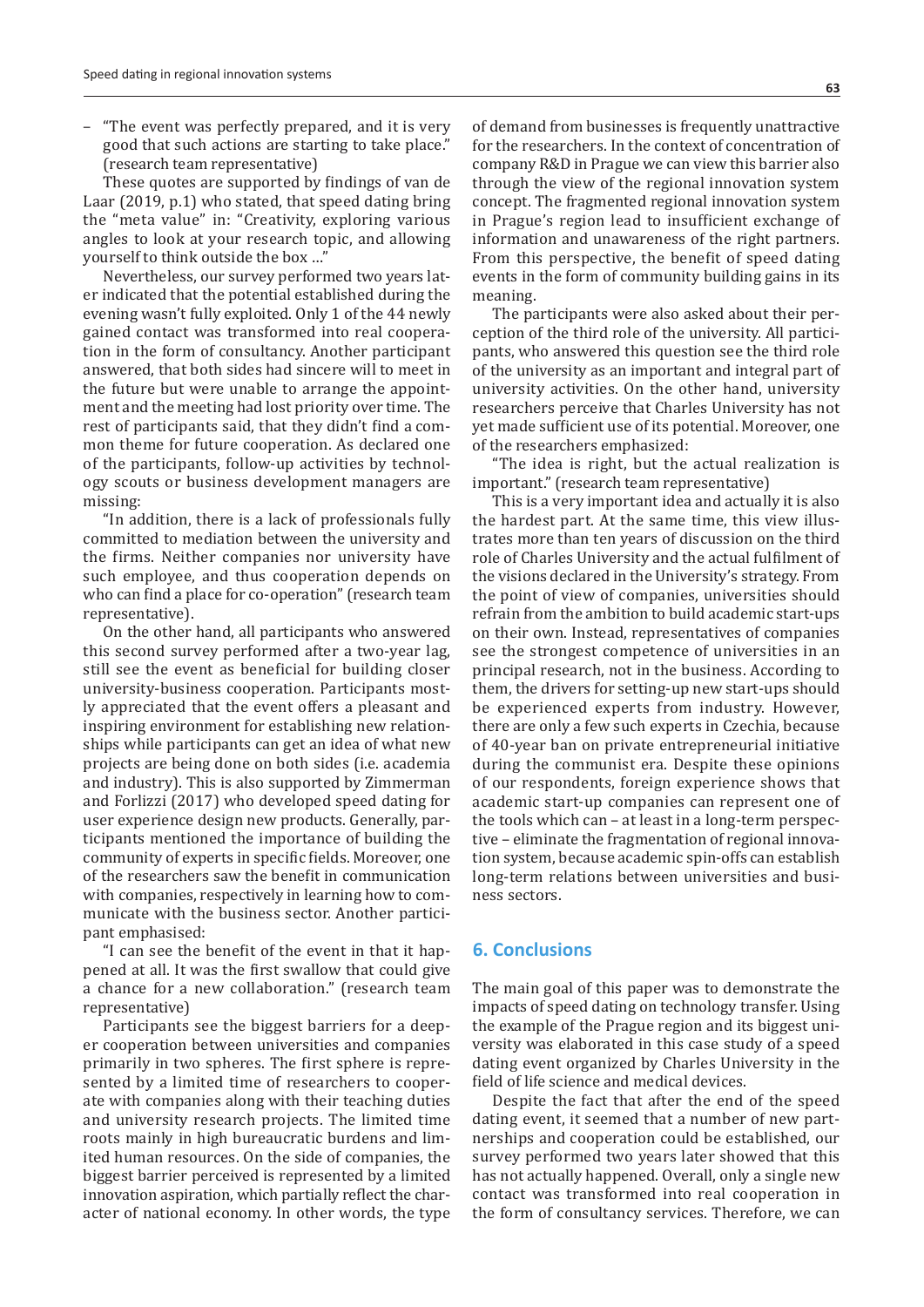conclude that the direct impact of this first speed dating event ever undertaken in Prague is low. This is mostly attributable to missing follow-up activities. In particular, follow-up activities, such as assistance from the technology scouts or from business development managers in establishing further appointments and moderating the following discussion could increase the success rate of future speed dating events.

On the other hand, the speed dating event had several indirect impacts, which can contribute to a gradual improvement of the regional innovation system. First of all, participants acknowledged the positive effect on a sense of community building in their specific field. Moreover, already the first speed dating event enabled an exchange of information about the needs of companies as well as about current research projects at the university. This knowledge can also serve as inspiration for both sides in designing new research projects. Moreover, speed dating helped to exchange information not only between universities and companies, but also between companies or research teams itself.

Another impact is in the learning process, when both sides, universities and company representatives, learn how to communicate with each other. Building common language is crucial for good understanding of the needs of both sides. Very often, the university-business partnership fails, because both companies and researchers have different expectations. It is similar to traveling to foreign country without knowledge of a foreign language. Therefore, building of a common language is crucial in eliminating the fragmentation of the innovation system.

This study is obviously limited by its pioneer character, because speed dating events with the primary focus on supporting university-industry collaboration are still rare. Therefore, much more empirical research is needed in the future. However, the results of this speed-dating event underline the need for a more proactive approach, which can overcome the fragmentation of regional innovation systems and a need to gradually enrich the local buzz for an effective technology transfer via properly designed follow-up activities.

Nevertheless, it has to be acknowledged that speed dating events and networking in general are likely to make the greatest contribution to knowledge transfer in metropolitan regions where a wide range of actors operates. This is in line with the current trend of 'hyper-cooperation', which encourages the more frequent use of such actions, as sharing knowledge is a key factor in the current innovation process. Lastly, it should be emphasized that speed dating is not self-sustaining, and for effective and dynamic technology transfer it is necessary to use a wide spectrum of tools to enhance the broader acceptance of the need for effective cooperation between the academic community and companies.

## **Acknowledgements**

This work has been supported by Charles University [grant number UNCE/HUM/018].

#### **References**

- Amin, A., Hausner, J. (1997): Beyond Market and Hierarchy: Interactive Governance and Social Complexity. Cheltenham: Edward Elgar.
- Asheim, B. T., Getler, M. S. (2005): The geography of innovation: Regional innovation systems. In: Fagerberg, J., Mowery, D. C., Nelson, R. R. (eds.): The Oxford Handbook of Innovation, 291–317, Oxford: Oxford University Press.
- Asheim, B. T., Coenen, L., Vang, J. (2007): Face-to-face, buzz and knowledge bases: Sociospatial implications for learning, innovation, and innovation policy, Environment and Planning C: Government and Policy 25, 655–670, https://doi.org/10.1068/c0648.
- Australian Government (2013): Speed Dating for a Perfect Business Match. Central Highlands Digital Enterprise. Accessed at: http://www.digibiz.net.au/resources /Speed%20Dating%20for%20a%20Perfect%20Business %20Match.pdf.
- Bathelt, H., Malberg, A., Maskell, P. (2004): Clusters and knowledge: Local buzz, global pipelines and the process of knowledge creation. Progress in Human Geography 28, 31–56, https://doi.org/10.1191/0309132504ph469oa.
- Bathelt, H. (2007): Buzz-and-Pipeline Dynamics: Towards a Knowledge-Based Multiplier Model of Clusters. In: Geography Compass 1/6, 1282–1298, https://doi .org/10.1111/j.1749-8198.2007.00070.x.
- Blažek, J., Kadlec, V. (2019): Knowledge bases, R&D structure and socio-economic and innovation performance of European regions. Innovation: The European Journal of Social Science Research 32(1), 26–47, https://doi.org /10.1080/13511610.2018.1491000.
- Blažek, J., Uhlíř, D. (2007): Regional innovation policies in the Czech Republic and the case of Prague: An emerging role of a regional level? European Planning Studies 15, 871–888, https://doi.org/10.1080 /09654310701356175.
- Blažek, J., Žižalová, P. (2010): The biotechnology industry in the Prague metropolitan region: A cluster within a fragmented innovation system? Environment and Planning C: Government and Policy 28, 887–904, https://doi.org/10.1068/c09113.
- Blažek, J., Žižalová, P., Rumpel, P., Skokan, K. (2011): Where Does the Knowledge for Knowledge-intensive Industries Come From? The Case of Biotech in Prague and ICT in Ostrava. European Planning Studies 19(7), 1277–1303, https://doi.org/10.1080/09654313.2011.573136.
- Boschma, R. (2005): Proximity and Innovation: A Critical Assessment. Regional Studies 39(1), 61–74, https:// doi.org/10.1080/0034340052000320887.
- Boschma, R. (2017). A concise history of the knowledge base literature: Challenging questions for future research. Papers in Evolutionary Economic Geography (PEEG) 1721, Utrecht University, Department of Human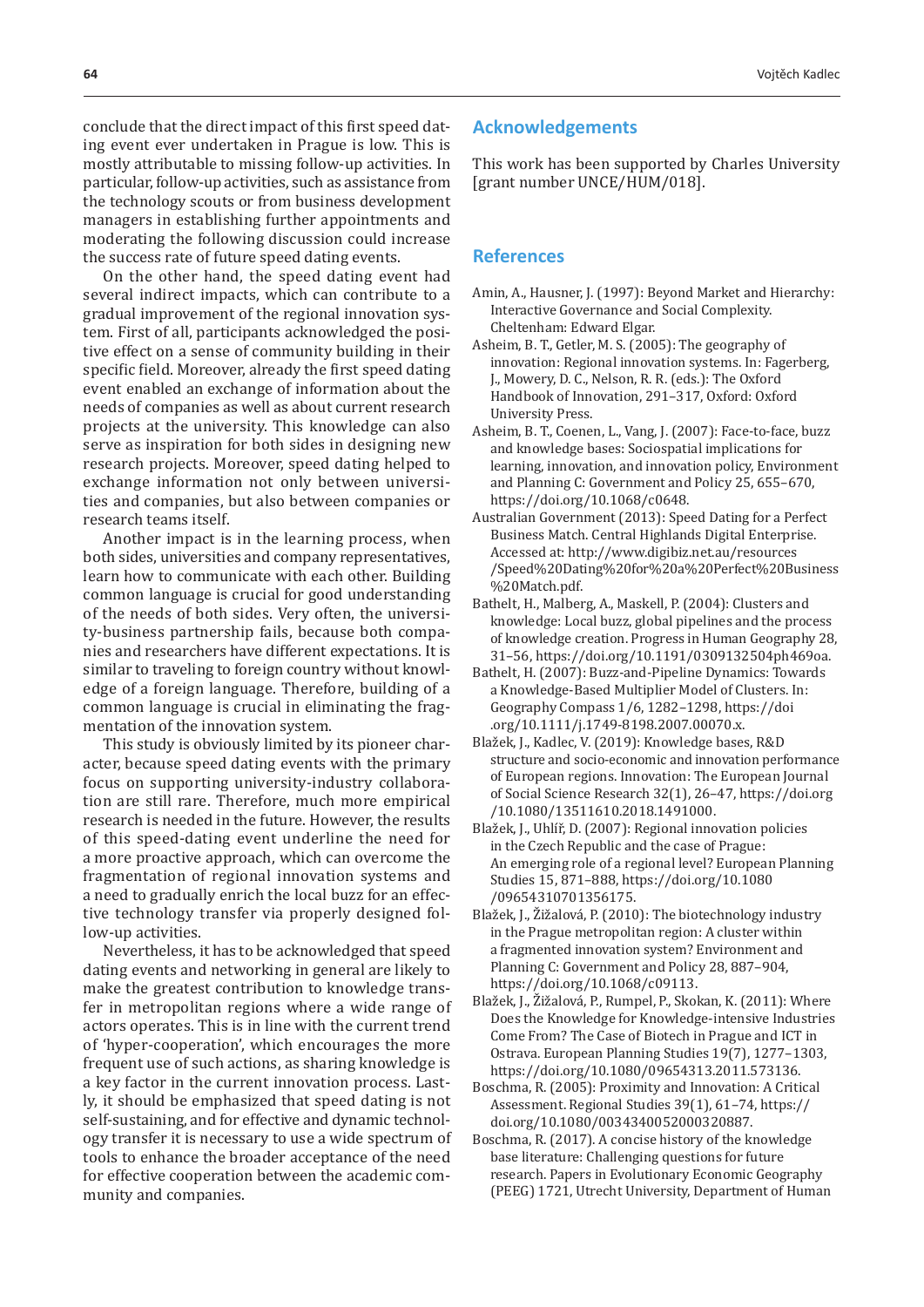Geography and Spatial Planning, Group Economic Geography.

- Breznitz, S. M. (2011): Improving or impairing? Following technology transfer changes at the University of Cambridge. Regional Studies 45, 463–478, https:// doi.org/10.1080/00343401003601909.
- Charles University (2018): Annual Report 2017. Accessed 27. 8. 2017 at: https://www.cuni.cz/UK-8533-version1 -vzc\_2017\_web.pdf
- Chaston, I. (1996): Critical events and process gaps in the Danish Technological Institute SME structured networking model. International Small Business Journal 14, 71–84, https://doi.org/10.1177 /0266242696143004.
- Chesbrough, H. (2006): Open Innovation: The New Imperative for Creating and Profiting from Technology. Boston: Harvard Business School Publishing.
- Coenen, L., Asheim, B. T., Bugge, M. M., Herstad, S. (2017): Advancing Regional InnovationsSystems: What Does Evolutionary Economic Geography Bring to the Policy Table? Environment and Planning C: Government and Policy 35(4), 600–620, https://doi.org/10.1177 /0263774X16646583.
- Cooke, P. (2007): Regional innovation systems, asymmetric knowledge and the legacies of learning. In: Rutten, R., Boekema, F. (eds.): The Learning Region. Foundations, State of the Art, Future, 184–206. Cheltenham.
- Cooke, P., Leydesdorff, L. (2006): Regional development in the knowledge-based economy: The construction of regional advantage. Journal of Technology Transfer 31, 5–15, https://doi.org/10.1007/s10961-005-5009-3.
- Cooke, P., Uranga, M. G., Etxebarria, G. (1997): Regional innovation systems: Institutional and organisational dimensions. Research Policy 26, 475–491, https:// doi.org/10.1016/S0048-7333(97)00025-5.
- Czarnitzki, D., Hussinger, K., Schneider, C. (2012): The nexus between science and industry: Evidence from faculty inventions. Journal of Technology Transfer 37, 755–776, https://doi.org/10.1007/s10961-011-9214-y.
- Czech Statistical Office (2017a): Data on Research and Development (R&D) in the regions of the Czech Republic for the years 2005–2015. Accessed 27.8.2017 at: https:// www.czso.cz/csu/czso/statistika\_vyzkumu\_a\_vyvoje
- Czech Statistical Office (2017b): Economic entities according to selected legal forms – territorial comparison. Accessed 27. 8. 2017 at: https://vdb.czso .cz/vdbvo2/faces/index.jsf?page=vystup-objekt&pvo =ORG02&katalog=30831&z=T&f=TABULKA&str=v7&evo =v460\_!\_VUZEMI97-100\_1&c=v4~2\_\_RP2015MP12DP31
- Czech Statistical Office (2018): Economic entities according to selected legal forms – territorial comparison. Accessed 29. 12. 2018 at: https://www.czso.cz/csu/czso/ specialiste-v-oblasti-vedy-a-techniky-a-jejich-mzdy
- Davenport, T. H., Prusak, L. (2000): Working Knowledge: How Organisations Manage What They Know. Boston: Harvard Business Press, https:// doi.org/10.1145/347634.348775.
- deMunck, V. C., Sobo, E. J. (1998): Using methods in the field: a practical introduction and casebook. Walnut Creek: AltaMira Press.
- Etzkowitz, H., Leydesdorff, L. (2000): The dynamics of innovation: From national system and 'mode 2' to a triple helix of university-industry-government relations.
- Research Policy 29, 109–123, https://doi.org/10.1016 /S0048-7333(99)00055-4.
- European Commission (2016): Regional Innovation Scoreboard, https://doi.org/10.2873/84730.
- Farrell, M. (2008): Universities That Turn Research Into Revenue. Forbes. Accessed 18. 1. 2019 at: https://www .forbes.com/2008/09/12/google-general-electric-ent -tech-cx\_mf\_0912universitypatent.html#3be2c8c66a3a
- Flanagan, K., Uyarra, E. (2016): Four Dangers in Innovation Policy Studies–and how to Avoid Them. Industry and Innovation23 (2), 177–88, https://doi.org/10.1080 /13662716.2016.1146126.
- Franco, C., Gussoni, M. (2014): The role of firm and national level factors in fostering R&D cooperation: A cross country comparison. Journal of Technology Transfer 39, 945–976, https://doi.org/10.1007/s10961-013-9306-y.
- Garcia, R., Araújo, V., Mascarini, S., Gomes Dos Santos, E., Costa, A. R. (2018): An Analysis of the Relation Between Geographical and Cognitive Proximity in University-Industry Linkages, Anais do XLIV Encontro Nacional de Economia. Proceedings of the 44th Brazilian Economics Meeting, 132, ANPEC.
- Goddard, J., Chatterton, P. (1999): Regional development agencies and the knowledge economy: Harnessing the potential of universities. Environment and Planning C: Government and Policy 17, 685–699, https://doi.org /10.1068/c170685.
- Goddard, J., Kempton, L., Vallance, P. (2013): Universities and smart specialisation: Challenges, tensions and opportunities for the innovation strategies of European regions. Ekonomiaz: Revista Vasca de Economi, 83, 83–102, https://doi.org/10.1068/c170685.
- Grillitsch, M., Rekers, J. V., Tödtling, F. (2019a): When drivers of clusters shift scale from local towards global: What remains for regional innovation policy? Geoforum, 102, 57–68, https://doi.org/10.1016/j.geoforum .2019.03.010.
- Grillitsch, M., Schubert, T., Srholec, M. (2019b): Knowledge base combinations and firm growth. Research Policy, 48(1), 234–247, https://doi.org/10.1016/j.respol .2018.08.009.
- Grimm, H., Jaenicke J. (2012): What drives patenting and commercialisation activity at East German universities? The role of new public policy, institutional environment and individual prior knowledge. The Journal of Technology Transfer, 37(4), 454–477, https:// doi.org/10.1007/s10961-010-9195-2.
- Guerrero, M., Urbano, D., Cunningham, J., Organ, D. (2014): Entrepreneurial universities in two European regions: A case study comparison. Journal of Technology Transfer, 39, 415–434, https://doi.org/10.1007/s10961-012 -9287-2.
- Holland, B.A. (2001): Toward a definition and characterization of the engaged university. In: Metropolitan Universities, 2, 20–29.
- Huggins, R., Izushi, H., Prokop, D. (2019): Regional advantage and the geography of networks: Explaining global–local knowledge sourcing patterns. Papers in Regional Science, 1–18, https://doi.org/10.1111/pirs. 12423.
- Isaksen, A., Martin, R., Trippl, M. (2018): New Avenues for Regional Innovation Systems – Theoretical Advances, Empirical Cases and Policy Lessons. Cham: Springer Nature, https://doi.org/10.1007/978-3-319-71661-9.